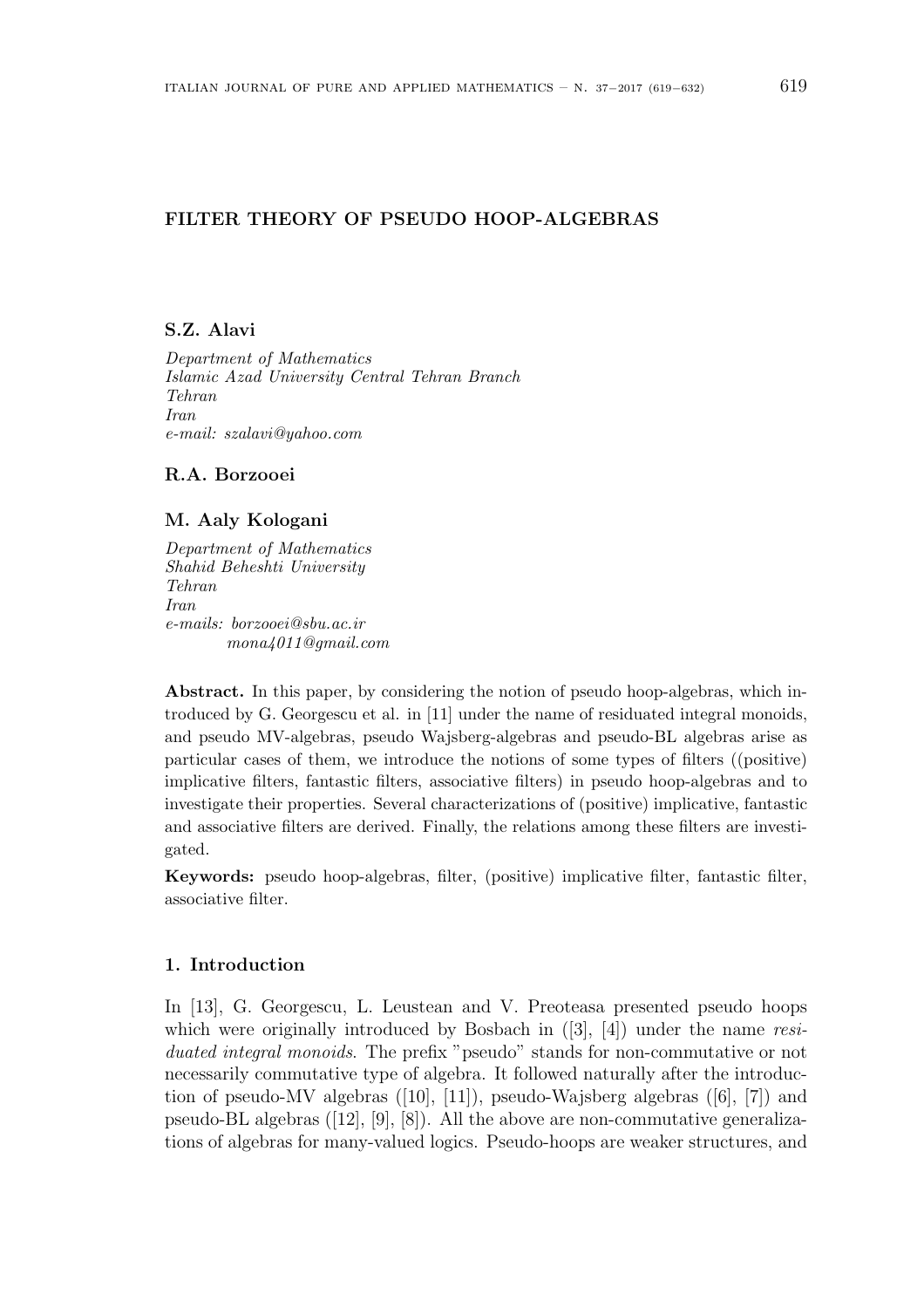pseudo-MV, pseudo-Wajsberg, and pseudo-BL algebras arise as particular cases of them. Pseudo hoops are monoids endowed with orders. Moreover, the orders are canonical (actually inverse canonical) they are given by divisibility relations w.r.t.the monoid operation and the orders have residuals.

Now, in this paper, we study some types of filter (implicative, positive implicative, fantastic, associative filters) and investigate definitions that are equivalent to those and we get the relation between them.

#### **2. Preliminaries**

In this section, we recollect some definitions and results which will be used in this paper.

**Definition 2.1.** [13] A *pseudo hoop* is an algebra  $(A, \wedge, \odot, \rightarrow, \rightsquigarrow, 1)$  of type  $(2, 2, 2, 2, 0)$  such that, for all  $x, y, z \in A$ ,

(PH-1)  $(A, \wedge, 1)$  is a  $\wedge$ -semilattice,

 $(PH-2)$   $(A, \odot, 1)$  is a monoid with unit 1,

(PH-3)  $x \odot y \leq z$  if and only if  $x \leq y \rightarrow z$  if and only if  $y \leq x \rightsquigarrow z$ ,

(PH-4)  $(x \rightarrow y) \odot x = x \odot (x \rightarrow y)$ . (Divisibility condition)

A pseudo hoop can be thought of as an algebra  $(A, \odot, \rightarrow, \rightsquigarrow, 1)$ , where for all  $x, y \in A$ ,  $x \wedge y = x \odot (x \rightarrow y)$ . Then, it is easy to see that  $(A, \wedge, 1)$  is a *∧*-semilattice.

On Pseudo hoop *A*, we define  $x \leq y$  if and only if  $x \to y = 1$  (this is equivalent to  $x \leadsto y = 1$ . Then  $\leq$  is a partial order relation on *A*. If  $\odot$  is commutative (equivalent  $\rightarrow = \rightarrow$ ), *A* is said to be a *hoop*. We say that a Pseudo hoop *A* is *bounded* if it has an element  $0 \in A$  such that  $0 \leq x$ , for all  $x \in A$ . We let  $x^0 = 1, x^n = x^{n-1} \odot x$ , for any  $n \in \mathbb{N}$ . We define two unary operations,  $x^- = x \to 0$  and  $x^{\sim} = x \to 0$ , for all  $x \in A$ . If  $(x^-)^{\sim} = (x^{\sim})^- = x$ , for all  $x \in A$ , then the bounded Pseudo hoop *A* is said to have the *pseudo double negation property*, (*PDN*) for short. (See [13])

**Definition 2.2.** [14] A *lattice-ordered group* or  $\ell$ -group is a group which is also a lattice that satisfies the identities  $x(y \wedge z)t = xyt \wedge xzt$  and  $x(y \vee z)t = xyt \vee xzt$ . Throughout we write  $x \leq y$  instead of  $x \vee y = y$  or  $x \wedge y = x$ , and  $\ell$ -group as an abbreviation for lattice-ordered group.

**Example 2.3.** [13] Let  $(G, +, -, 0, \wedge, \vee)$  be an arbitrary  $\ell$ -group. For an arbitrary element  $0 \le u \in G$  define the following operations, on the set  $[0, u]$ ,

 $x \odot y = (x - u + y) \vee 0$ ,  $x \rightarrow y = (y - x + u) \wedge u$  and  $x \rightsquigarrow y = (u - x + y) \wedge u$ 

for any  $x, y \in [0, u]$ . By routine calculation, we can see that  $([0, u], \odot, \rightarrow, \rightsquigarrow, u)$  is a bounded Pseudo hoop.

**Example 2.4.** [13] Let  $G = (G, +, -, 0, \vee, \wedge)$  be an arbitrary  $\ell$ -group and  $N(G)$ be the negative cone of *G*, that is  $N(G) = a \in G \mid a \leq 0$ . On  $N(G)$  we define the following operations:

$$
a \odot b = a + b
$$
,  $a \rightarrow b = (b - a) \land 0$  and  $a \rightsquigarrow b = (-a + b) \land 0$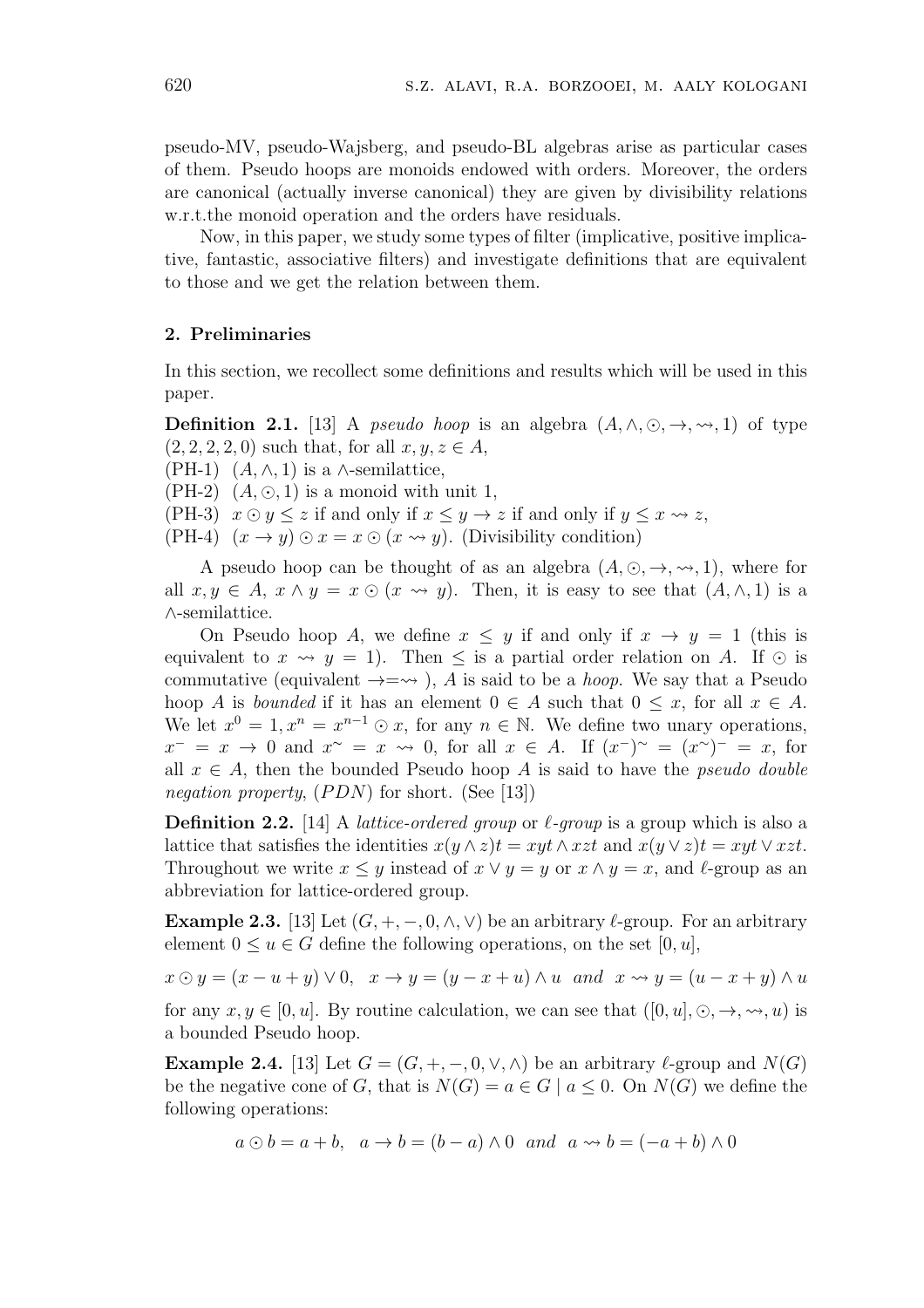Then  $N(G) = (N(G), \odot, \rightarrow, \rightsquigarrow, 0)$  is an unbounded pseudo hoop. The following proposition provide some properties of pseudo hoops.

The following proposition provide some properties of pseudo hoops.

**Proposition 2.5.** [3], [4] *Let*  $(A, \odot, \rightarrow, \rightsquigarrow, 1)$  *be a Pseudo hoop. Then the following conditions hold, for all*  $x, y, z, a \in A$ ,

(i) 
$$
x \le y
$$
 if and only if  $x \rightarrow y = 1$  if and only if  $x \rightarrow y = 1$ ,  
\n(ii)  $x \rightarrow (y \rightarrow z) = y \rightarrow (x \rightarrow z)$ ,  $x \rightarrow (y \rightarrow z) = y \rightarrow (x \rightarrow z)$ ,  
\n(iii)  $((x \rightarrow y) \rightarrow y) \rightarrow y = x \rightarrow y$ ,  $((x \rightarrow y) \rightarrow y) \rightarrow y = x \rightarrow y$ ,  
\n(iv)  $x \le y \rightarrow x$ ,  $x \le y \rightarrow x$ ,  
\n(v)  $1 \rightarrow x = x$ ,  $1 \rightarrow x = x$ ,  
\n(vi)  $x \rightarrow 1 = 1$ ,  $x \rightarrow 1 = 1$ ,  
\n(vii)  $x \odot (x \rightarrow y) \le y$ ,  $(x \rightarrow y) \odot x \le y$ ,  
\n(viii)  $x \le (x \rightarrow y) \rightarrow y$ ,  $x \le (x \rightarrow y) \rightarrow y$ ,  
\n(ix)  $x \rightarrow y \le (y \rightarrow z) \rightarrow (x \rightarrow z)$ ,  $x \rightarrow y \le (y \rightarrow z) \rightarrow (x \rightarrow z)$ ,  
\n(x)  $(y \rightarrow z) \odot (x \rightarrow y) \le x \rightarrow z$ ,  $(x \rightarrow y) \odot (y \rightarrow z) \le x \rightarrow z$ ,  
\n(xi)  $x \le y$  implies  $x \odot z \le y \odot z$ ,  $z \odot x \le z \odot y$ ,  
\n(xii)  $x \le y$  implies  $y \rightarrow z \le x \rightarrow z$ ,  $y \rightsquigarrow z \le x \rightarrow z$ ,  
\n(xiii)  $x \le y$  implies  $y \rightarrow z \le x \rightarrow y$ ,  $z \rightsquigarrow x \le z \rightarrow y$ ,  
\n(xiv)  $z \rightarrow x \le (y \rightarrow z) \rightarrow (y \rightarrow x)$ ,  $z \rightarrow x \le (y \rightarrow z) \rightarrow (y \rightarrow x)$ .

**Theorem 2.6.** [13] *Let*  $A = (A, \odot, \rightarrow, \rightsquigarrow, 1)$  *be a Pseudo hoop. Then the following identities hold, for all*  $x, y, z \in A$ ,

(i)  $x \to x = x \rightsquigarrow x = 1$ , (ii)  $(x \odot y) \rightarrow z = x \rightarrow (y \rightarrow z)$ , (iii)  $(x \odot y) \rightsquigarrow z = y \rightsquigarrow (x \rightsquigarrow z)$ .

**Proposition 2.7.** [3], [4] *Let A be a bounded Pseudo hoop. Then*  $x^- \leq x \rightarrow y$  *and*  $x^{\sim} \leq x \leftrightarrow y$ , for all  $x, y \in A$ .

**Proposition 2.8.** [13] *Let A be a Pseudo hoop and for any*  $x, y \in A$ *, we define,*  $x \sqcup_1 y = ((x \rightarrow y) \rightsquigarrow y) \land ((y \rightarrow x) \rightsquigarrow x)$  and  $x \sqcup_2 y = ((x \rightsquigarrow y) \rightarrow y) \land ((y \rightsquigarrow x)$  $\rightarrow x$ ). Then the following conditions are equivalent:

- (i) *⊔*<sup>1</sup> *and ⊔*<sup>2</sup> *are associative,*
- (ii)  $x \leq y$  *implies*  $x \sqcup z \leq y \sqcup z$ *, for all*  $x, y, z \in A$  *and*  $\sqcup \in {\sqcup_1, \sqcup_2},$
- (iii)  $x \sqcup (y \wedge z) \leq (x \sqcup y) \wedge (x \sqcup y)$ , for all  $x, y, z \in A$  and  $\sqcup \in {\sqcup_1, \sqcup_2},$
- (iv) *⊔*<sup>1</sup> *and ⊔*<sup>2</sup> *are the pseudo join operation on A.*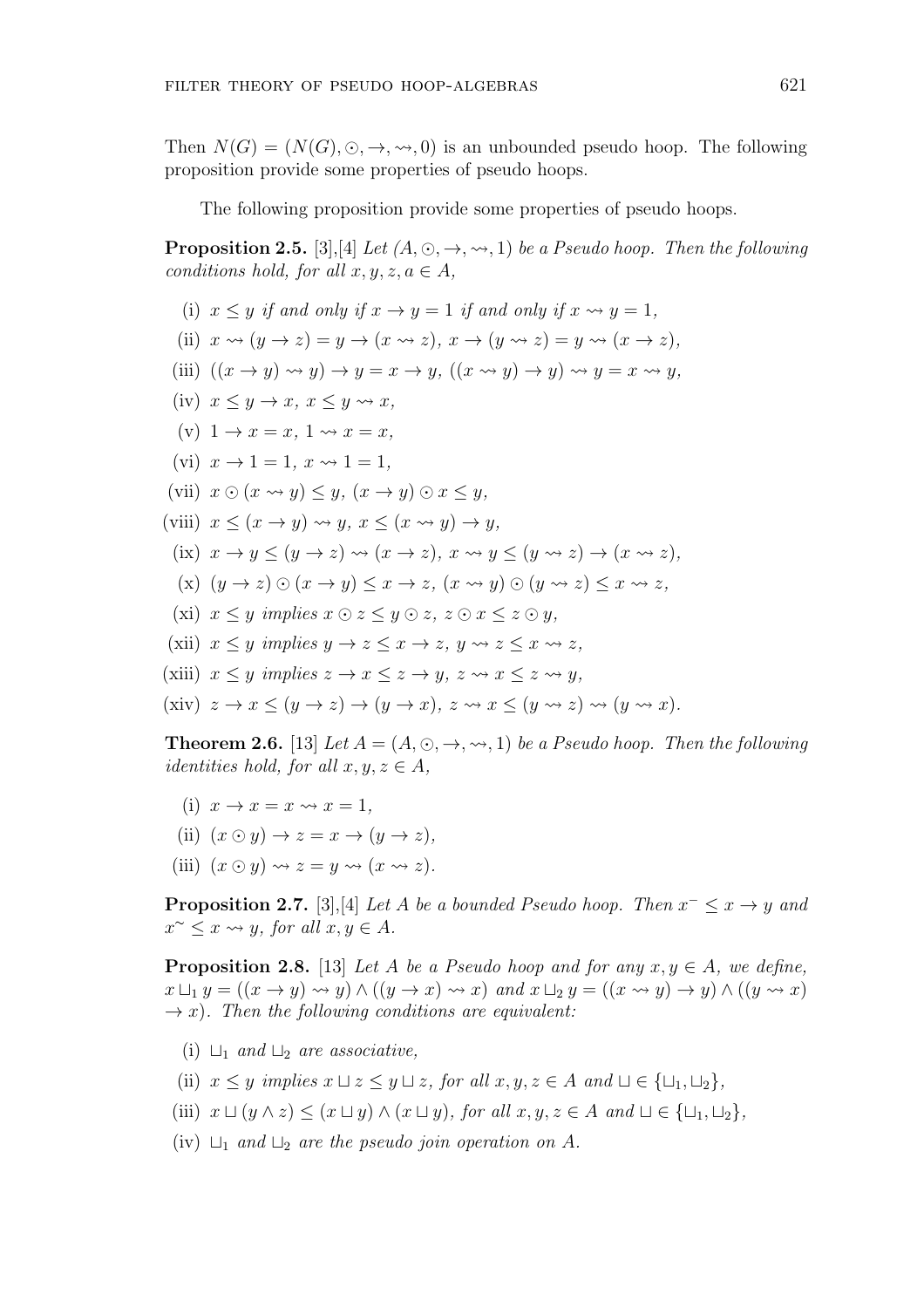**Definition 2.9.** [13] A Pseudo hoop *A* is called a *⊔-pseudo hoop*, if *⊔* is a pseudo join operation on *A*, where *⊔ ∈ {⊔*1*, ⊔*2*}*

**Proposition 2.10.** [13] *Let A be a*  $\sqcup$ -*pseudo hoop, for*  $\sqcup \in {\{\sqcup_1, \sqcup_2\}}$ *. Then*  $(x \sqcup y) \rightsquigarrow z = (x \rightsquigarrow z) \land (y \rightsquigarrow z)$ , for all  $x, y, z \in A$ .

**Definition 2.11.** [13] Let *A* be a Pseudo hoop. A non-empty subset *F* of *A* is a *filter* if it satisfies,

(F1)  $x, y \in F$  implies  $x \odot y \in F$ ,

(F2)  $x \in F$  and  $x \leq y$  imply  $y \in F$ , for any  $x, y \in A$ .

A filter *F* of *A* is *proper* if and only if  $F \neq A$ .

**Proposition 2.12.** [13] *Let A be a Pseudo hoop and F be a non-empty subset of A such that*  $1 \in F$ *. Then the following statements are equivalent, for any*  $x, y, z \in A$ 

- (i) *F is a filter,*
- (ii) *if*  $x, x \rightarrow y \in F$ *, then*  $y \in F$ *,*
- (iii) *if*  $x, x \rightsquigarrow y \in F$ , then  $y \in F$ .

**Definition 2.13.** [13] Let *A* be a Pseudo hoop and *F* be a filter *F*. Then *F* is called *normal* if  $x \to y \in F$  if and only if  $x \leadsto y \in F$ .

**Note.** From now one in this paper, we let  $A = (A, \odot, \rightarrow, \rightsquigarrow, 1)$  be a pseudo hoop, unless otherwise state.

## **3. (Positive) Implicative filters**

In this section, we introduce the notions of implicative and positive implicative filters in pseudo hoops and investigate some properties of them and the relation between them.

**Definition 3.1.** Let *F* be a non-empty subset of *A*. Then *F* is called an *implicative filter* of *A* if,

 $(IF1)$   $1 \in F$ ,

(IF2)  $x \to ((y \to z) \leadsto y) \in F$  and  $x \in F$  imply  $y \in F$ , for any  $x, y, z \in A$ ,

(IF3) 
$$
x \rightsquigarrow ((y \rightsquigarrow z) \rightarrow y) \in F
$$
 and  $x \in F$  imply  $y \in F$ , for any  $x, y, z \in A$ .

**Example 3.2.** Let  $A = \{0, a, b, c, d, 1\}$ . We define  $\odot$ ,  $\rightarrow$  and  $\rightsquigarrow$  on *A* as follows:

| $\odot$   0 a b c d 1                         |  |                                                         |  |  | $\rightarrow = \rightarrow   0$ a b c d 1     |  |  |  |
|-----------------------------------------------|--|---------------------------------------------------------|--|--|-----------------------------------------------|--|--|--|
|                                               |  | $0 \t 0 \t 0 \t 0 \t 0 \t 0 \t 0$                       |  |  | 0 1 1 1 1 1 1 1                               |  |  |  |
| $a \mid 0$ a d 0 d a                          |  |                                                         |  |  | $a \mid c \mid 1 \mid b \mid c \mid b \mid 1$ |  |  |  |
|                                               |  | $b \begin{bmatrix} 0 & d & c & c & 0 & b \end{bmatrix}$ |  |  | b d a 1 b a 1                                 |  |  |  |
|                                               |  | $c \t 0 \t 0 \t c \t 0 \t c$                            |  |  | c   a a 1 1 a 1                               |  |  |  |
| $d \mid 0 \mid d \mid 0 \mid 0 \mid 0 \mid d$ |  |                                                         |  |  | $d$   b 1 1 b 1 1                             |  |  |  |
|                                               |  | $1 \vert 0$ a b c d 1                                   |  |  | $1 \mid 0$ a b c d 1                          |  |  |  |

Routine calculations show that *A* is a pseudo hoop and  $F = \{b, c, 1\}$  is an implicative filter.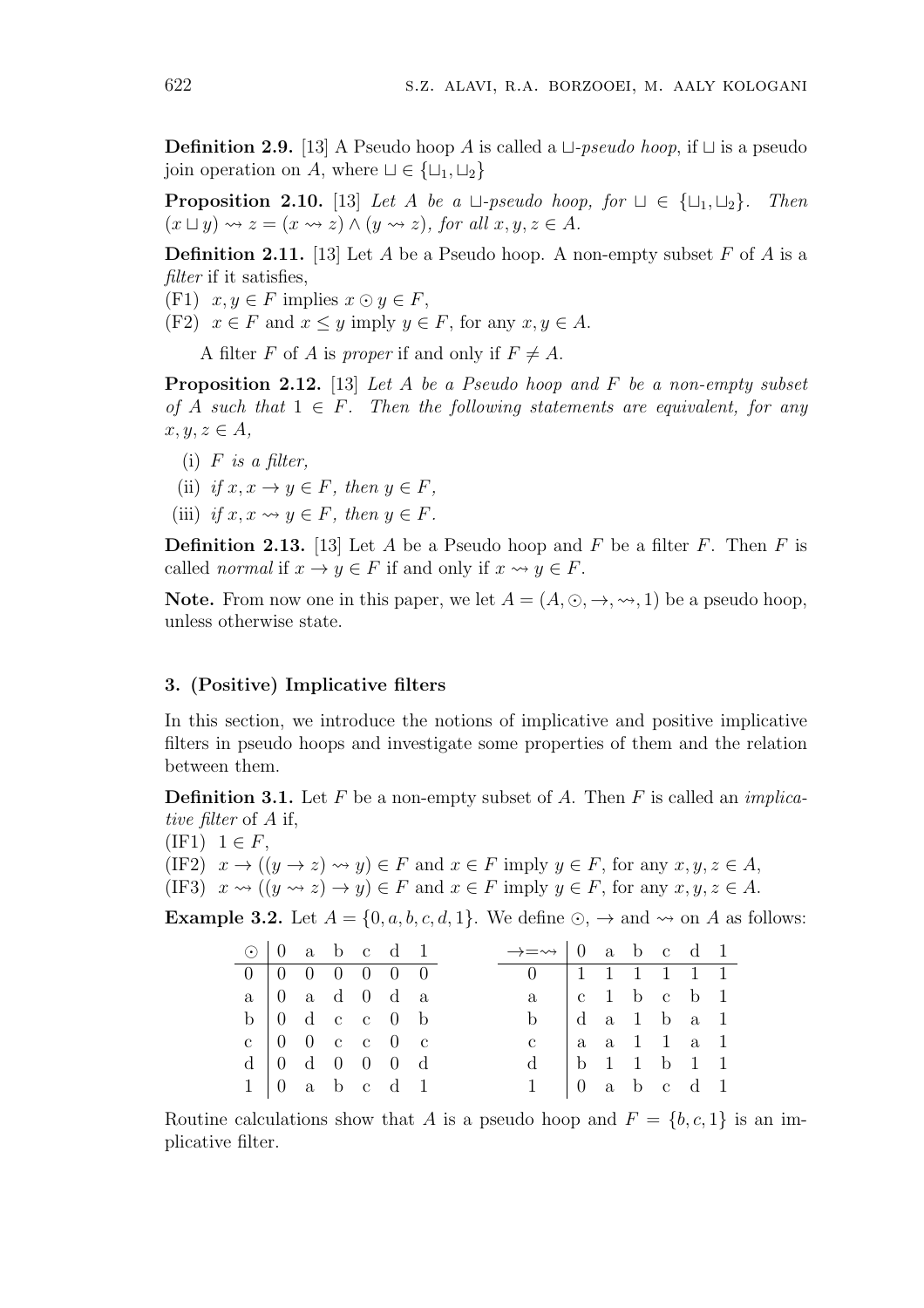**Proposition 3.3.** *Every implicative filter of A is a filter.*

**Proof.** Let F be an implicative filter and  $x, x \rightarrow y \in F$ , for  $x, y \in A$ . By Proposition 2.5(vi) and (v),  $x \to ((y \to 1) \leadsto y) = x \to y \in F$ . Since  $x \in F$  and *F* is an implicative filter, by (IF2),  $y \in F$ . Therefore, *F* is a filter.

**Remark 3.4.** The converse of Proposition 3.3 may not be true. In Example 3.2,  $F = \{a, 1\}$  is a filter, but is not an implicative filter of *A*, because,  $1 \rightarrow ((b \rightarrow c)$  $\rightarrow$  *b*) = 1  $\in$  *F*, but *b*  $\notin$  *F*.

**Theorem 3.5.** *Let A be bounded and F be a filter of A. Then, for all*  $x, y \in A$ *, the following conditions are equivalent,*

- (i) *F is an implicative filter,*
- (ii) if  $(x \to y) \rightsquigarrow x \in F$ , then  $x \in F$  and if  $(x \leadsto y) \to x \in F$ , then  $x \in F$ ,
- (iii)  $((x \rightsquigarrow y) \rightarrow x) \rightarrow x \in F$  and  $((x \rightarrow y) \rightsquigarrow x) \rightsquigarrow x \in F$ ,
- (iv)  $(x^- \leadsto x) \leadsto x \in F$  and  $(x^{\sim} \rightarrow x) \rightarrow x \in F$ ,
- (v) if  $(z^- \odot x) \leadsto y \in F$  and  $y \leadsto z \in F$ , then  $x \leadsto z \in F$  and if  $(x \odot z^{\sim}) \rightarrow y \in F$  $and y \rightarrow z \in F, then z \rightarrow x \in F,$
- $(vi)$  *if*  $F$  *is a normal filter and*  $(y^- \odot x) \rightsquigarrow y \in F$ *, then*  $x \rightsquigarrow y \in F$  *and if*  $(x \odot y^{\sim}) \rightarrow y \in F$ , then  $y \rightarrow x \in F$ .

**Proof.** (i) $\Rightarrow$ (ii) Let *F* be an implicative filter and  $(x \rightarrow y) \rightsquigarrow x \in F$ . By Proposition 2.5(v),  $1 \rightarrow ((x \rightarrow y) \rightsquigarrow x) = (x \rightarrow y) \rightsquigarrow x \in F$ . Since  $1 \in F$  and F is an implicative filter, by (IF2),  $x \in F$ . The proof of other case is similar.

(ii)  $\Rightarrow$  (i) Suppose that (ii) holds. Let  $x \to ((y \to z) \rightsquigarrow y) \in F$  and  $x \in F$ . Since *F* is a filter, by Proposition 2.12(ii),  $(y \to z) \rightsquigarrow y \in F$ . Now, by (ii),  $y \in F$ . Therefore, *F* is an implicative filter.

(iii) $\Rightarrow$ (i) Let  $x \rightarrow ((y \rightarrow z) \rightsquigarrow y) \in F$  and  $x \in F$ . Since *F* is a filter, by Proposition 2.12(ii),  $(y \to z) \leadsto y \in F$  and so by (iii),  $((y \to z) \leadsto y) \leadsto y \in F$ . Thus, by Proposition 2.12(iii),  $y \in F$ . Therefore, *F* is an implicative filter.

(iii) $\Rightarrow$ (iv) Since *A* is bounded, it is enough to take  $y = 0$  in (iii). Then  $((x \rightsquigarrow 0) \rightarrow x) \rightarrow x \in F$ . Hence,  $(x \sim \rightarrow x) \rightarrow x \in F$ , for all  $x \in A$ . The proof of other case is similar.

(iv)⇒(iii) Since *A* is bounded, for any  $y \in A$ ,  $0 \le y$ . By Proposition 2.5(xiii), for any  $x \in A$ ,  $x \to 0 \le x \to y$ , and so  $x^{-} \le x \to y$ . Now, by Proposition 2.5(xii),  $(x \to y) \leadsto x \leq x^- \leadsto x$ , then  $(x^- \leadsto x) \leadsto x \leq ((x \to y) \leadsto x) \leadsto x$ . Since *F* is a filter and by assumption  $(x^- \leadsto x) \leadsto x \in F$ , by  $(F2)$ ,  $((x \rightarrow y) \leadsto x) \leadsto x \in F$ , for all  $x, y \in A$ . The proof of other case is similar.

(v)⇒(vi) Suppose that *F* is a normal filter and  $(y^- \odot x) \rightsquigarrow y \in F$ , for  $x, y \in A$ . Then by Theorem 2.6(iii) and (i),  $x \rightsquigarrow (y^- \rightsquigarrow y) \in F$  and  $y \rightsquigarrow y = 1 \in F$ . Then by (v),  $x \rightsquigarrow y \in F$ . The proof of other case is similar.

 $(vi) \Rightarrow (v)$  Suppose that  $(x \in \infty z^{\sim}) \rightarrow y \in F$  and  $y \rightarrow z \in F$ . Since F is a filter, by (F1),  $(y \to z) \odot ((x \odot z^{\sim}) \to y) \in F$ . By Proposition 2.5(x),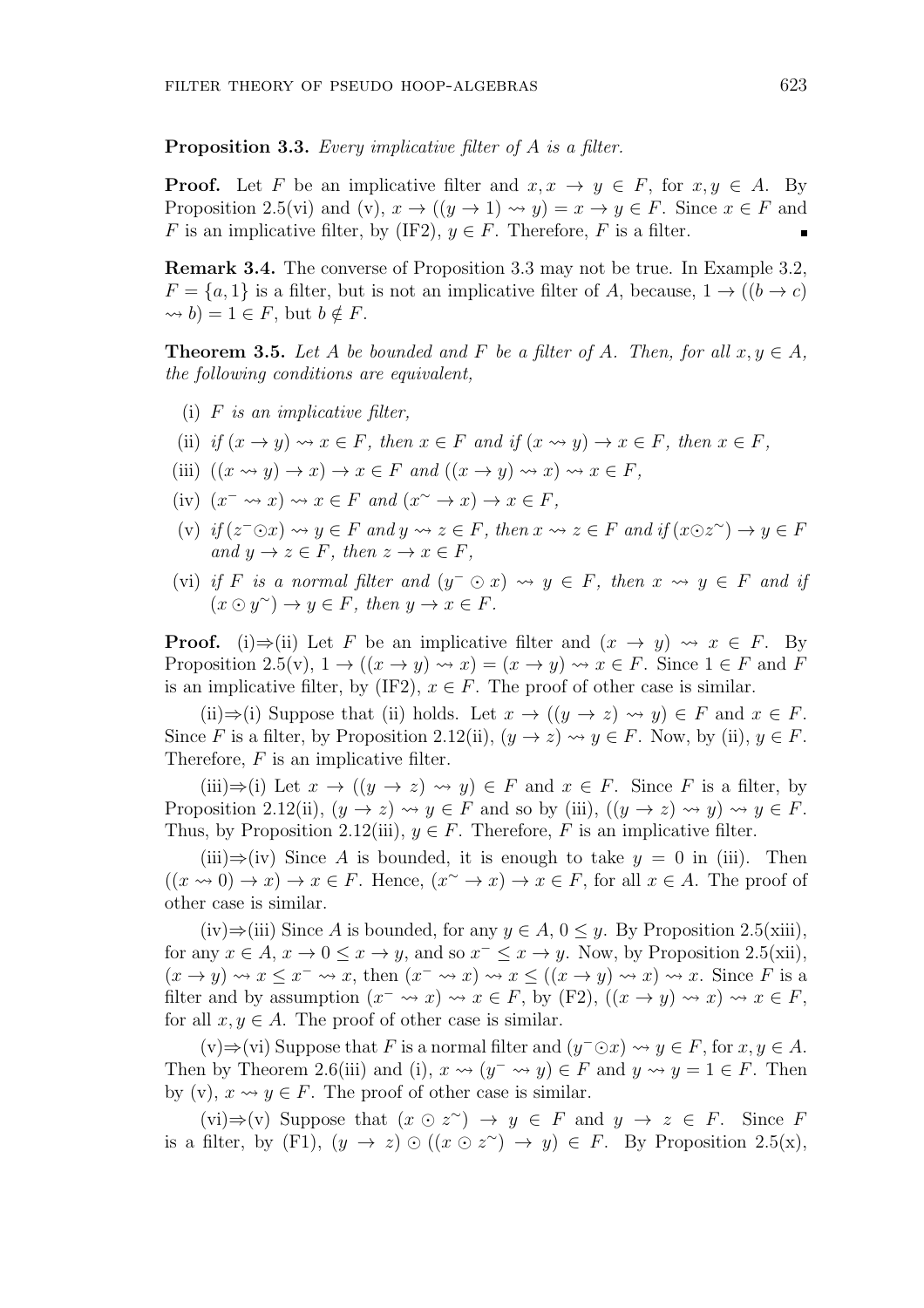$(y \to z) \odot ((x \odot z^{\sim}) \to y) \le (x \odot z^{\sim}) \to z$ . Since  $(y \to z) \odot ((x \odot z^{\sim}) \to y) \in F$ , by  $(F2)$ ,  $(x \odot z^{\sim}) \rightarrow z \in F$ . Hence, by  $(vi)$ ,  $z \rightarrow x \in F$ . The proof of other case is similar.

(vi)⇒(iv) By Theorem 2.6(iii),(i),  $(x^- \odot (x^- \leadsto x)) \leadsto x = 1 \in F$ . Then by (vi),  $(x^{-} \leadsto x) \leadsto x \in F$ . Therefore, (iv) holds.

(i)⇒(vi) Let *F* be an implicative filter. By Proposition 2.5(iv),  $y \leq x \to y$ . Then by Proposition 2.5(xii),  $(x \to y) \to 0 \le y \to 0$ , thus by Proposition 2.5(xii),  $(y^- \leadsto y)$  ≤  $(x \rightarrow y)^ \leadsto y$ . Now, by Proposition 2.5(xiii),  $x \leadsto (y^- \leadsto y)$  ≤  $x \leadsto$  $((x \rightarrow y)^{-} \rightsquigarrow y)$ . Hence, by Theorem 2.6(iii),  $(y^{-} \odot x) \rightsquigarrow y \le ((x \rightarrow y)^{-} \odot x) \rightsquigarrow y$ . Since  $(y^- \odot x) \rightsquigarrow y \in F$ , by  $(F2)$ ,  $((x \rightarrow y)^- \odot x) \rightsquigarrow y \in F$ . Then  $x \rightsquigarrow ((x \rightarrow y)^ \forall y$   $\in$  *F*. Since *F* is a normal filter, we get  $x \to ((x \to y)^- \rightsquigarrow y) \in$  *F*. By Proposition 2.5(ii),  $(x \to y)^{-} \leadsto (x \to y) \in F$ , thus by Proposition 2.5(v),  $1 \rightarrow ((x \rightarrow y)^{-} \rightsquigarrow (x \rightarrow y)) \in F$ . Since *F* is an implicative filter and  $1 \in F$ , by (IF2),  $x \to y \in F$ , and so  $x \leadsto y \in F$ .

**Corollary 3.6.** *Let A be bounded and F be an implicative filter of A. Then*  $x^{\sim-} \to x \in F$  and  $x^{-\sim} \leadsto x \in F$ , for all  $x \in A$ .

**Proof.** Let *F* be an implicative filter of *A*. Since *A* is a bounded Pseudo hoop, we have  $0 \leq x$ , for all  $x \in A$ . Then by Proposition 2.5(xiii),  $x^{-} \rightarrow 0 \leq x^{-} \rightarrow x$ , and so by Proposition 2.5(i),  $x^{-\sim} \leadsto (x^{-} \leadsto x) = 1$ . Thus, by (IF1),  $x^{-\sim} \leadsto (x^{-} \leadsto x)$  $= 1 \in F$  and by (PH-3)  $(x^- \odot x^{-2}) \rightsquigarrow x \in F$ . Hence, by Theorem 3.5(vi), *x*<sup>−∼</sup>  $\sim$  *x*  $\in$  *F*. By the similar way, we get  $x$ <sup>∼−</sup>  $\rightarrow$  *x*  $\in$  *F*.  $\blacksquare$ 

**Proposition 3.7.** *Let A be bounded and F and G be two filters of A such that*  $F \subseteq G$ . If *F* is a normal and implicative filter, then *G* is an implicative filter, *too.*

**Proof.** Let *F* and *G* be two filters of bounded Pseudo hoop *A* such that  $F \subseteq G$ and  $F$  be an implicative filter. By Theorem 3.5, it suffices to prove that (vi) holds. Suppose that  $(y^- \odot x) \leadsto y \in G$ , for  $x, y \in A$ . Let  $u = (y^- \odot x) \leadsto y$ . By Theorem 2.6(i),  $u \to u = 1$ , and so  $u \to ((y^- \odot x) \leadsto y) = 1$ , then by Proposition 2.5(ii),  $(y^- \odot x) \rightsquigarrow (u \rightarrow y) = 1$ . Since *F* is a filter and  $1 \in F$ , then  $(y^- \odot x) \rightsquigarrow$  $(u \rightarrow y) \in F$ . By Proposition 2.5(iv),  $y \leq u \rightarrow y$ , thus, by Proposition 2.5(xii),  $(u \rightarrow y) \rightarrow 0 \leq y \rightarrow 0$ , then by Proposition 2.5(xi),  $(u \rightarrow y)^{-} \odot x \leq y^{-} \odot x$ . Again, by Proposition 2.5(xii),  $(y^- \odot x) \rightsquigarrow (u \rightarrow y) \le ((u \rightarrow y)^- \odot x) \rightsquigarrow (u \rightarrow y)$ . Since  $(y^- \odot x) \rightsquigarrow (u \rightarrow y) \in F$ , by  $(F2)$ ,  $((u \rightarrow y)^- \odot x) \rightsquigarrow (u \rightarrow y) \in F$ . Since *F* is an implicative filter, by Theorem 3.5(vi),  $x \rightsquigarrow (u \rightarrow y) \in F$ . Then by Proposition 2.5(ii),  $u \to (x \leadsto y) \in F$ , and so  $u \to (x \leadsto y) \in G$ . Since  $u \in G$ , by Proposition 2.12(ii),  $x \rightsquigarrow y \in G$ . Therefore, *G* is an implicative filter.

**Theorem 3.8.** *Let A be a bounded ⊔-pseudo hoop and F be a filter of A. If*  $x \sqcup x^- \in F$ *, for any*  $x \in A$  *and*  $\sqcup \in {\{\sqcup_1, \sqcup_2\}}$ *, then F is an implicative filter.* 

**Proof.** Let  $x \sqcup x^- \in F$ . Then by Proposition 2.10,  $(x \sqcup x^-) \rightsquigarrow x = (x \rightsquigarrow x)$ *∧*(*x <sup>−</sup> x*). Hence by Theorem 2.6(i), (*x ⊔ x <sup>−</sup>*) *x* = *x <sup>−</sup> x*. Also, by Proposition 2.7,  $x^- \leq x \to y$ . Then  $(x \to y) \leadsto x \leq x^- \leadsto x$ . Since  $(x \to y)$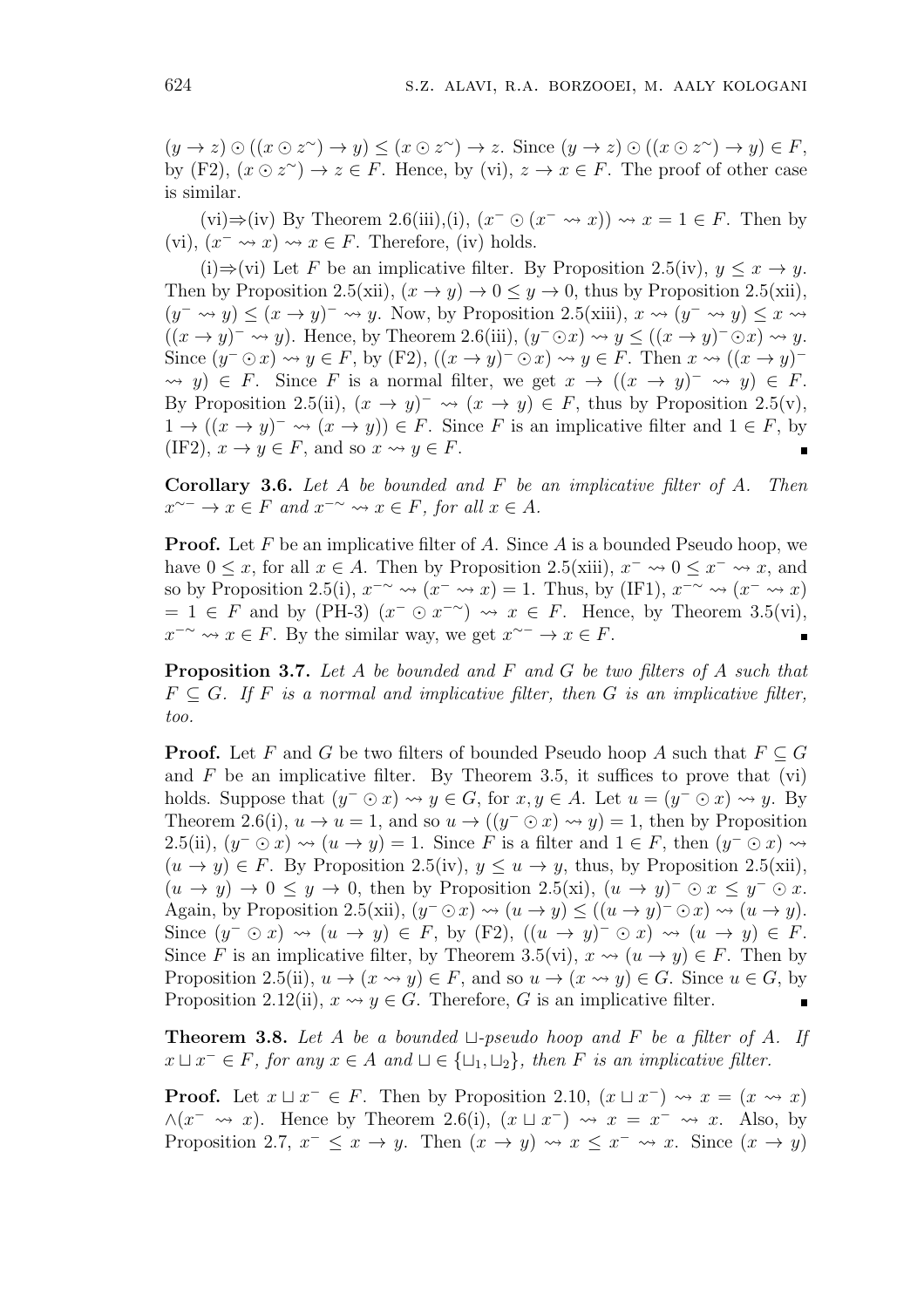$\rightsquigarrow$  *x* ∈ *F*, by (F2), *x*<sup>−</sup>  $\rightsquigarrow$  *x* ∈ *F*. Since  $(x \sqcup x^{-}) \rightsquigarrow x = x^{-} \rightsquigarrow x$ , we have  $(x \sqcup x^{-}) \rightsquigarrow x \in F$ . Moreover,  $x \sqcup x^{-} \in F$ , thus, by Proposition 2.12(iii),  $x \in F$ . Then by Theorem 3.5(ii), *F* is an implicative filter. The proof of other case is similar. Therefore, *F* is an implicative filter.

**Definition 3.9.** A non-empty subset *F* of *A* is called a *positive implicative filter* of *A* if,

 $(PIF1)$   $1 \in F$ , (PIF2)  $x \to (y \to z) \in F$  and  $x \leadsto y \in F$  imply  $x \to z \in F$ , for any  $x, y, z \in A$ , (PIF3)  $x \rightsquigarrow (y \rightsquigarrow z) \in F$  and  $x \rightarrow y \in F$  imply  $x \rightsquigarrow z \in F$ , for any  $x, y, z \in A$ .

**Example 3.10.** Let  $A = \{0, a, b, c, 1\}$ . We define  $\odot$ ,  $\rightarrow$  and  $\rightsquigarrow$  on *A* as follows:

| $\odot$   0 a b c 1                                 |  |                         |  | $\rightarrow \equiv \rightarrow \parallel 0$ a b c 1  |  |  |  |
|-----------------------------------------------------|--|-------------------------|--|-------------------------------------------------------|--|--|--|
| $0 \t 0 \t 0 \t 0 \t 0 \t 0$                        |  |                         |  | $0 \t 0 \t 1 \t 1 \t 1$                               |  |  |  |
| $a \mid 0$ a a a a                                  |  |                         |  | $a \mid 0 \quad 1 \quad 1 \quad 1 \quad 1$            |  |  |  |
| $b \begin{pmatrix} 0 & a & b & a & b \end{pmatrix}$ |  |                         |  | b $\begin{array}{c cc} 0 & c & 1 & c & 1 \end{array}$ |  |  |  |
|                                                     |  | $c \parallel 0$ a a c c |  |                                                       |  |  |  |
| $1 \vert 0$ a b c 1                                 |  |                         |  | $1 \mid 1 \text{ a b c } 1$                           |  |  |  |

Routine calculations show that *A* is a pseudo hoop and  $F = \{b, 1\}$  is a positive implicative filter.

**Proposition 3.11.** *Every positive implicative filter is a filter.*

**Proof.** Suppose that *F* is a positive implicative filter. Then by Proposition 2.12(iii), it is enough to prove that if  $x, x \rightsquigarrow y \in F$ , then  $y \in F$ , for any  $x, y \in A$ . By Proposition 2.5(v),  $1 \rightsquigarrow (x \rightsquigarrow y) \in F$  and  $1 \rightarrow x = x \in F$ . Since *F* is a positive implicative filter, we have  $1 \rightsquigarrow y = y \in F$ . Therefore, *F* is a filter.

**Proposition 3.12.** *Let F be a positive implicative filter of A. Then, for all*  $x, y \in A$  *the following statements are hold:* 

- (i) *if*  $x \to (x \to y) \in F$ , then  $x \to y \in F$ .
- (ii) *if*  $x \rightsquigarrow (x \rightsquigarrow y) \in F$ , then  $x \rightsquigarrow y \in F$ ,
- (iii)  $x \to x^2 \in F$ ,
- (iv)  $x \rightsquigarrow x^2 \in F$ .

**Proof.** We prove (ii) and (iii), the proofs of (i) and (iv) are similar.

(ii) Since *F* is a positive implicative filter, by Proposition 3.11, *F* is a filter. Now, let  $x \rightsquigarrow (x \rightsquigarrow y) \in F$ , for  $x, y \in A$ . Then, by Theorem 2.6(i),  $x \to x = 1 \in F$ , thus, by (PIF3),  $x \rightsquigarrow y \in F$ .

(iii) Since *F* is a filter, by Theorem 2.6(i), for any  $x \in A$ ,  $(x \odot x) \rightarrow (x \odot x) =$ 1  $∈$  *F*. Then by Theorem 2.6(iii),  $x \to (x \oplus x)) ∈ F$  and  $x \rightsquigarrow x ∈ F$ . Hence, by (PIF2),  $x \to (x \odot x) \in F$ .  $\blacksquare$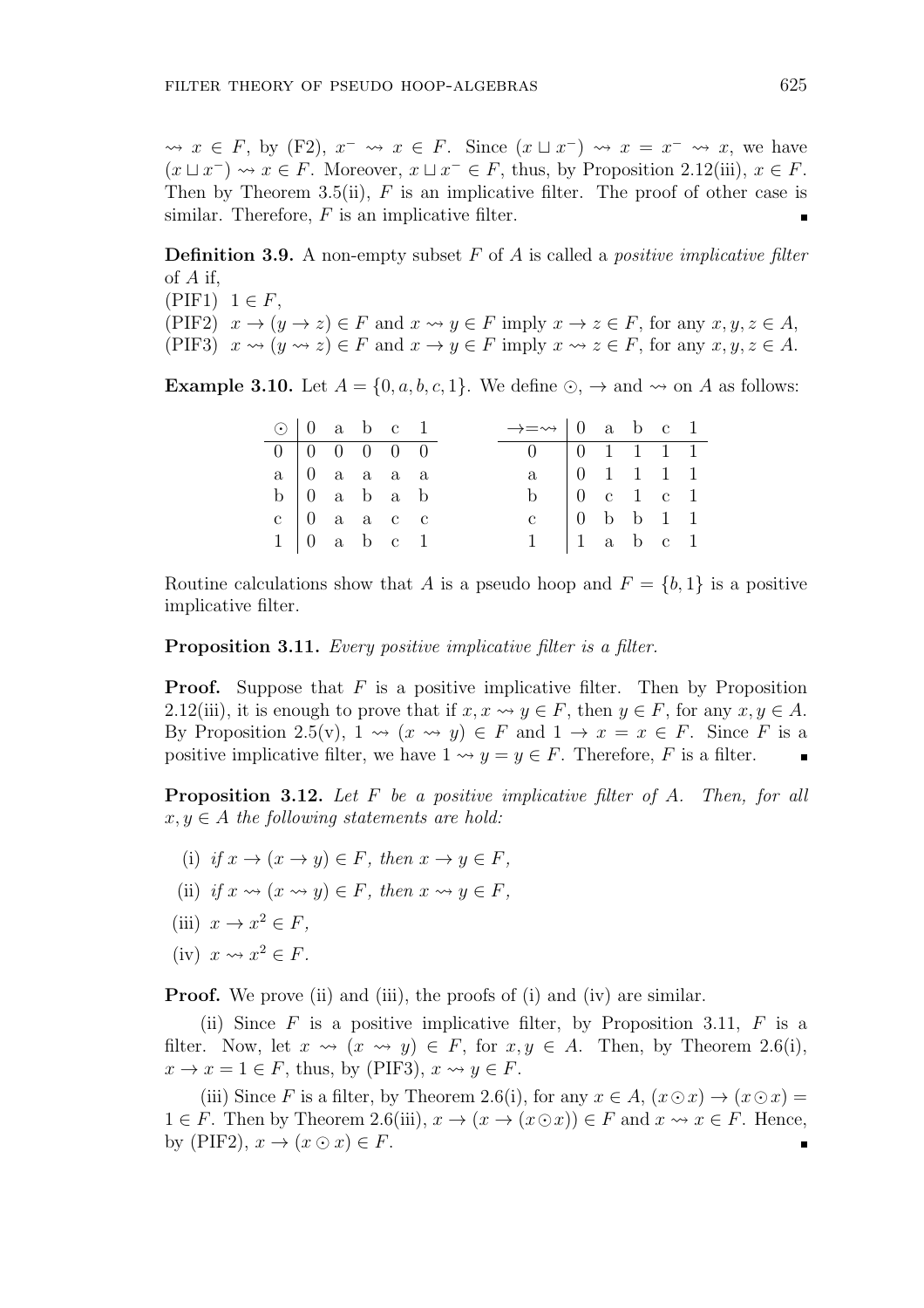**Theorem 3.13.** *Let A be a chain and F be a positive implicative filter of A. Then F* is an implicative filter if and only if  $(x \to y) \leadsto y \in F$  implies  $(y \to x) \leadsto x \in F$ , *for any*  $x, y \in A$ *.* 

**Proof.**  $(\Leftarrow)$  Let  $(x \to y) \leadsto x \in F$ , for  $x, y \in A$ . Since A is a chain,  $x \leq y$  or  $y \leq x$ . If  $x \leq y$ , then  $x \to y = 1$ . Thus, by Proposition 2.5(v),  $x = 1 \leftrightarrow x =$  $(x \rightarrow y) \rightsquigarrow x \in F$ . Now, let  $y \leq x$ . Since  $x \leq (x \rightarrow y) \rightsquigarrow y$ , by Proposition 2.5(xiii),  $(x \to y) \leadsto x \leq (x \to y) \leadsto ((x \to y) \leadsto y)$ . By Proposition 3.11, *F* is a filter and  $(x \to y) \leadsto x \in F$ . Then  $(x \to y) \leadsto ((x \to y) \leadsto y) \in F$ . Since  $(x \to y) \leadsto (x \to y) = 1 \in F$  and F is a positive implicative filter, by (PIF3),  $(x \to y) \leadsto y \in F$ . By assumption,  $(y \to x) \leadsto x \in F$ . Since  $y \leq x$ , we have  $y \to x = 1$ . Then  $x = 1 \leftrightarrow x = (y \to x) \leftrightarrow x \in F$ . By the similar way, if  $(x \rightsquigarrow y) \rightarrow x \in F$ , then  $x \in F$ . Hence, by Theorem 3.5(ii), F is an implicative filter of *A*.

( $\Rightarrow$ ) Let *F* be an implicative filter and  $(x \rightarrow y) \rightsquigarrow y \in F$ , for *x*, *y* ∈ *A*. By Proposition 2.5(viii),  $y \leq (y \to x) \leadsto x$ . Then by Proposition 2.5(xiii),  $(x \rightarrow y) \rightsquigarrow y \leq (x \rightarrow y) \rightsquigarrow ((y \rightarrow x) \rightsquigarrow x)$ . Since  $(x \rightarrow y) \rightsquigarrow y \in F$ , by (F2),  $(x \rightarrow y) \rightsquigarrow ((y \rightarrow x) \rightsquigarrow x) \in F$ . Also, since  $x \leq (y \rightarrow x) \rightsquigarrow x$ , we have  $((y \rightarrow x) \rightsquigarrow x) \rightarrow y \leq x \rightarrow y$ . Hence,  $(x \rightarrow y) \rightsquigarrow ((y \rightarrow x) \rightsquigarrow y)$  $f(x) \leq ((y \rightarrow x) \rightsquigarrow x) \rightarrow y) \rightsquigarrow ((y \rightarrow x) \rightsquigarrow x)$ , by Proposition 3.11 and (F2),  $(((y \rightarrow x) \rightsquigarrow x) \rightarrow y) \rightsquigarrow ((y \rightarrow x) \rightsquigarrow x) \in F$ . Since *F* is an implicative filter, by Theorem 3.5(ii),  $(y \to x) \rightsquigarrow x \in F$ .

**Theorem 3.14.** *Let F be a positive implicative normal filter of A such that*  $(x \rightarrow y) \rightsquigarrow y \in F$  *implies*  $(y \rightarrow x) \rightsquigarrow x \in F$ , for any  $x, y \in A$ . Then F is *an implicative filter.*

**Proof.** Let  $(x \to y) \leadsto x \in F$ , for any  $x, y \in A$ . By Proposition 2.5(viii),  $x \leq (x \to y) \leadsto y$ . Then by Proposition 2.5(xiii),  $(x \to y) \leadsto x \leq (x \to y)$  $\rightsquigarrow$   $((x \rightarrow y) \rightsquigarrow y)$ . Since  $(x \rightarrow y) \rightsquigarrow x \in F$ , by Proposition 3.11, *F* is a filter and so we have,  $(x \to y) \leadsto ((x \to y) \leadsto y) \in F$ . Since F is a positive implicative filter, by Theorem 3.12(ii),  $(x \to y) \leadsto y \in F$ , and so by assumption,  $(y \to x) \rightsquigarrow x \in F$ . Also, by Proposition 2.5(iv),  $y \leq x \to y$ . Then, by Proposition 2.5(xii),  $(x \to y) \leadsto x \leq y \leadsto x$ , thus by  $(F2)$ ,  $y \leadsto x \in F$ . Since *F* is a normal filter,  $y \to x \in F$ . Then, by Proposition 2.12(ii),  $x \in F$ . By the similar way, if  $(x \rightsquigarrow y) \rightarrow x \in F$ , we get  $x \in F$ . Therefore, *F* is an implicative filter.

**Proposition 3.15.** *Let F be a normal filter of A and*

- (i) if  $x \rightsquigarrow (x \rightsquigarrow y) \in F$ , then  $x \rightsquigarrow y \in F$ , for any  $x, y \in A$ .
- (ii) *if*  $x \to (x \to y) \in F$ *, then*  $x \to y \in F$ *, for any*  $x, y \in A$ *.*

*Then F is a positive implicative filter of A.*

**Proof.** Suppose that (i) holds. Let  $x \rightsquigarrow (y \rightsquigarrow z) \in F$  and  $x \rightarrow y \in F$ , for  $x, y \in A$ . Since *F* is a normal filter and  $x \rightsquigarrow (y \rightsquigarrow z) \in F$ , we have  $x \rightarrow (y \rightsquigarrow z)$  $∈$  *F*. By Proposition 2.5(ii),  $y \rightsquigarrow (x \rightarrow z) ∈ F$ . Since *F* is a normal filter, we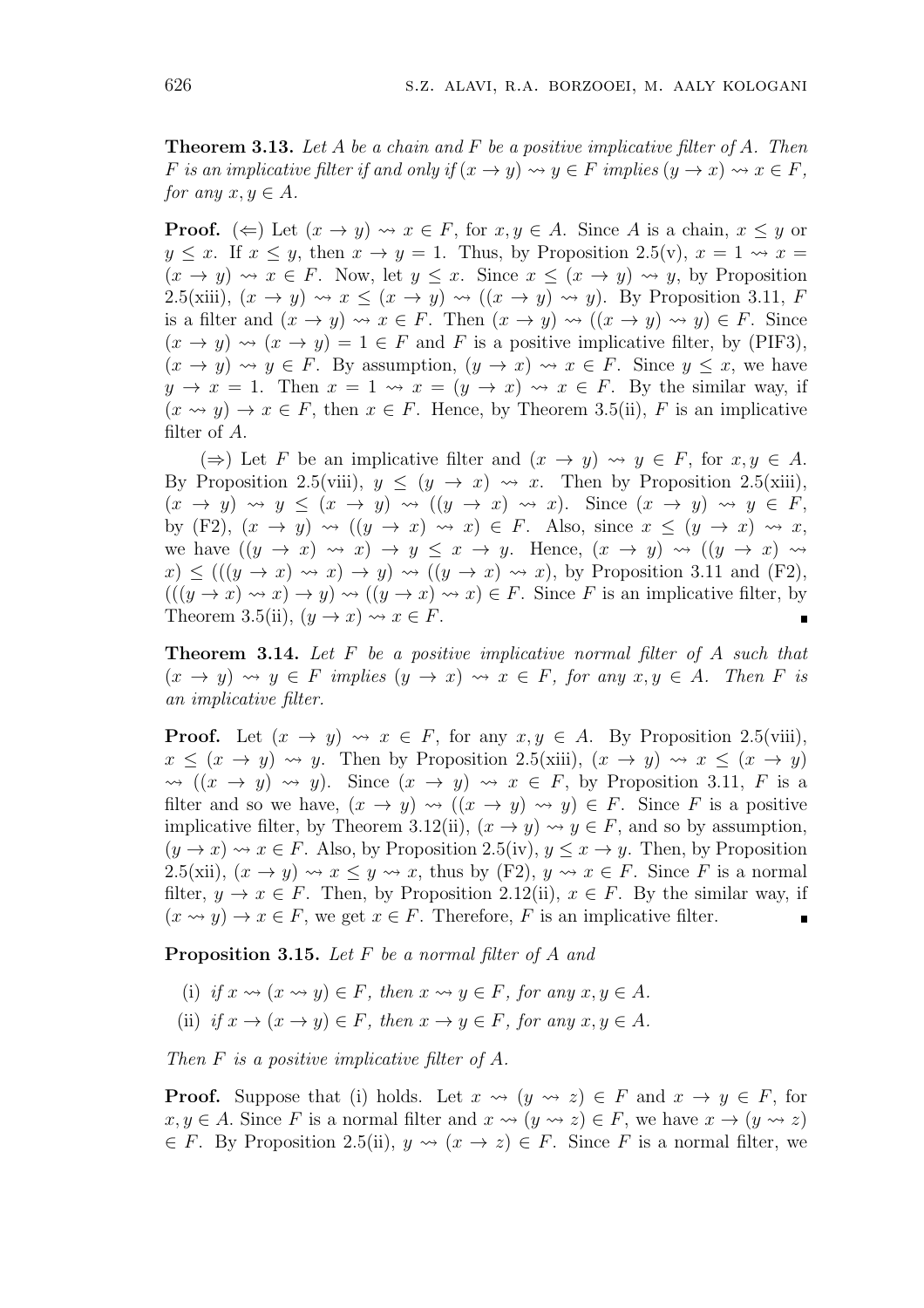have  $y \to (x \to z) \in F$  and  $x \to y \in F$ . By (F1),  $(y \to (x \to z)) \odot (x \to y) \in F$ . Then by Proposition 2.5(x),  $(y \to (x \to z)) \odot (x \to y) \leq x \to (x \to z)$ , then by (F2),  $x \to (x \to z) \in F$ . Also, by (ii),  $x \to z \in F$ . Since *F* is a normal filter, we get  $x \leftrightarrow z \in F$ . Then we have (PIF3). The proof of (PIF2) is similar. Therefore, *F* is a positive implicative filter.

**Definition 3.16.** Let *A* be bounded and  $x \in A$ . If there exists a smallest positive integer number  $n \in \mathbb{N}$  such that  $x^n = 0$ , then we say that the order of *x* is *n* and we denote by  $ord(x) = n$ . We say  $ord(x) = \infty$ , if no such *n* exists.

**Example 3.17.** In Example 3.2,  $ord(a) = ord(b) = ord(c) = ord(1) = \infty$  and  $ord(d) = 2.$ 

**Proposition 3.18.** *Let A be bounded such that for any*  $x \in A$ *, ord* $(x) = 2$ *. If F is a positive implicative filter, then*  $x^-, x^{\sim} \in F$ *.* 

**Proof.** By Theorem 3.12, The proof is clear.

**Theorem 3.19.** Let F and G be two filters of A such that  $F \subseteq G$ . If F is a *positive implicative filter of A, then G is a positive implicative filter of A, too.*

**Proof.** Let *F* and *G* be two filters of Pseudo hoop *A* such that  $F \subseteq G$  and for any  $x, y \in A$ ,  $x \rightsquigarrow (x \rightsquigarrow y) \in G$ . Let  $u = x \rightsquigarrow (x \rightsquigarrow y) \in G$ . Then by Theorem 2.6(iii),  $u = (x \odot x) \leadsto y \in G$  and by Theorem 2.6(i),  $u \rightarrow ((x \odot x) \leadsto y) = 1 \in F$ . Thus, by Proposition 2.5(ii),  $(x \odot x) \rightsquigarrow (u \rightarrow y) \in F$ . Since *F* is a positive implicative filter and  $x \to x = 1 \in F$ , by (PIF3),  $x \leadsto (u \to y) \in F$ . By Proposition 2.5(ii),  $u \to (x \leadsto y) \in F$ . Since  $F \subseteq G$ ,  $u \in G$ , and by Proposition 2.12(ii),  $x \rightsquigarrow y \in G$ .

**Theorem 3.20.** *Let A be bounded and F be an implicative filter of A.*

- (i) *If x −∼ ∈ F or x ∼− ∈ F, for any x ∈ A, then F is a positive implicative filter,*
- (ii) If for any  $x \in A$ ,  $x^- \leadsto x \in F$  or  $x^{\sim} \rightarrow x \in F$ , then F is a positive *implicative filter.*

**Proof.** (i) Let *F* be an implicative filter and  $x^{-\sim} \in F$ , for any  $x \in A$ . Suppose that  $x \to (y \to z) \in F$  and  $x \leadsto y \in F$ , for  $x, y \in A$ . Since  $z^{-\sim} \in F$ , we have  $(z \to 0) \rightsquigarrow 0 \in F$ . So by Theorem 3.13,  $(0 \to z) \rightsquigarrow z \in F$ . Then by Proposition 2.5(i), (v),  $1 \rightarrow z = z \in F$ . And by similar way  $x \in F$ . Thus,  $x \rightarrow z \in F$ . Therefore, F is a positive implicative filter. The proof of other case is similar.

(ii) Let *F* be an implicative filter of *A* and  $x^- \leadsto x \in F$ , for any  $x \in A$ . Suppose that,  $x \to (y \to z) \in F$  and  $x \leadsto y \in F$ , for  $x, y \in A$ . Since F is an implicative filter, by Theorem 3.5(iv),  $(x^{-} \leadsto x) \leadsto x \in F$ , for any  $x \in A$ . Since *x*<sup>−</sup>  $\sim$  *x*  $\in$  *F*, by Proposition 2.12(ii), *x*  $\in$  *F*. Since *x*  $\sim$  *y*  $\in$  *F* and *x*  $\in$  *F*, we get  $y \in F$ . Now,  $y, y \to z \in F$ , then  $z \in F$ . Since,  $z \leq x \to z$ , we get  $x \to z \in F$ . Therefore, *F* is a positive implicative filter.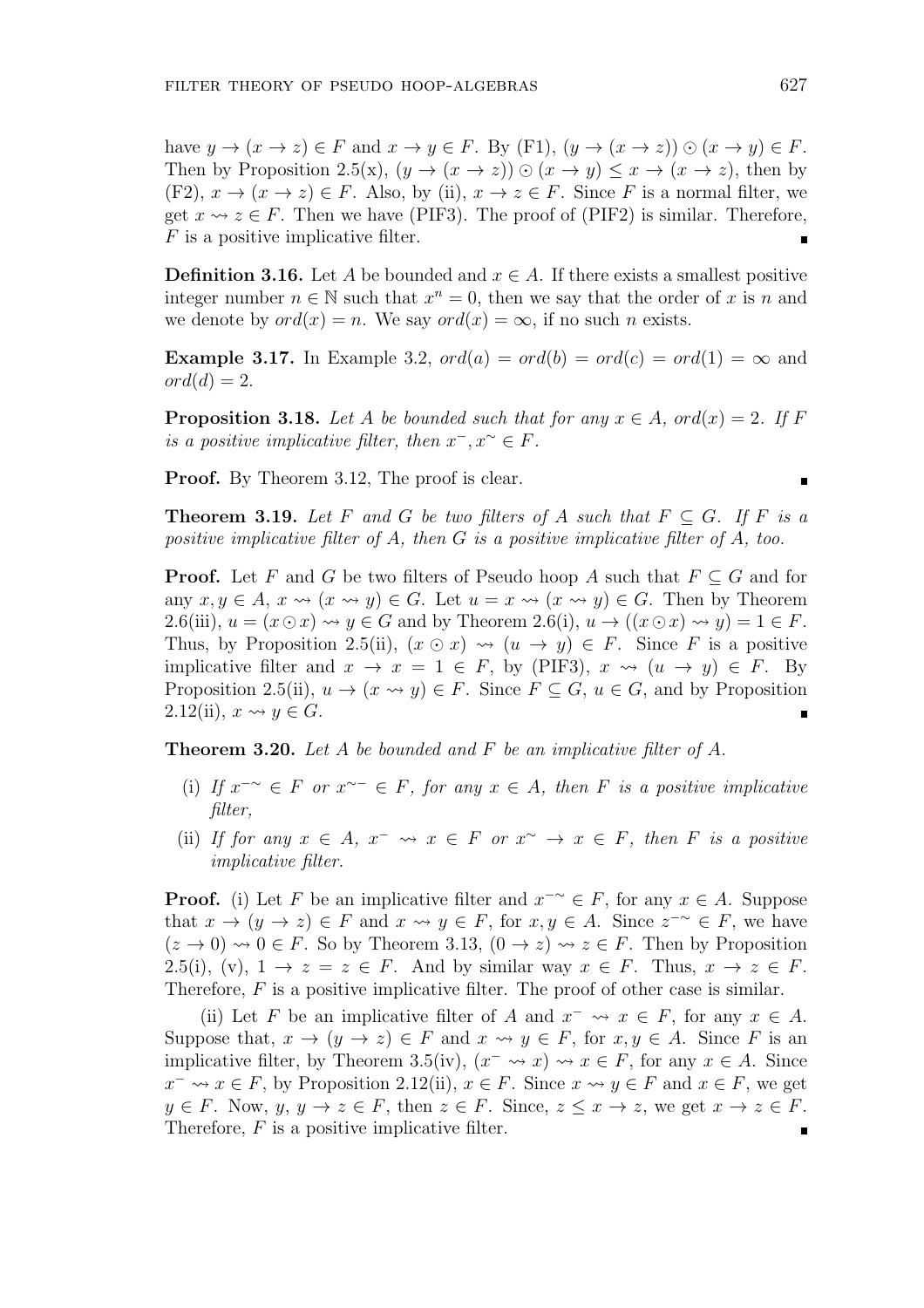#### **4. Fantastic and associative filters**

In this section, we introduce the notions of fantastic and associative filters in pseudo hoops and investigate their properties of them and we study the relation between them.

**Definition 4.1.** Let *F* be a non-empty subset of *A*. Then *F* is called a *fantastic filter A* if it satisfies the following properties,

 $(FF1)$   $1 \in F$ ,

- (FF2)  $z \to (x \to y) \in F$  and  $z \in F$  imply  $((y \to x) \rightsquigarrow x) \to y \in F$ , for any  $x, y, z \in A$ ,
- (FF3)  $z \rightsquigarrow (x \rightsquigarrow y) \in F$  and  $z \in F$  imply  $((y \rightsquigarrow x) \rightarrow x) \rightsquigarrow y \in F$ , for any  $x, y, z \in A$ .

**Example 4.2.** According to Example 2.3,  $([0, u], \odot, \rightarrow, \rightsquigarrow, u)$  is a bounded Pseudo hoop. By [13], Let *K* be a normal convex  $\ell$ -group of *G* and  $F=\{a \in [o, u] \mid u-a \in k\}$ is a normal filter of  $[0, u]$ . suppose that  $z \to (x \to y) \in F$  and  $z \in F$  then  $((y \to x)$  $\rightarrow$   $x) \rightarrow y = (((x - y + u) \wedge u) \rightarrow x) \rightarrow y = ((u - ((x - y + u) \wedge u) + x) \wedge u) \rightarrow y =$  $(((u-u+y-x+x)\vee(u-u+x))\wedge u)\rightarrow y=(y\vee x)\rightarrow y=(y-(y\vee x)+u)\wedge u=u\in F.$ thus we have (FF2). The similar way (FF3), holds. Therefore, *F* is a fantastic filter.

**Proposition 4.3.** *Every fantastic filter of A is a filter.*

**Proof.** Let *F* be a fantastic filter and  $x, x \rightarrow y \in F$ . By Proposition 2.5(v),  $x \to y = x \to (1 \to y) \in F$ . Since  $x \in F$  and *F* is a fantastic filter, by (FF2),  $((y \rightarrow 1) \rightsquigarrow 1) \rightarrow y \in F$ . Then, by Proposition 2.5(v) and (vi),  $y \in F$ . Therefore, *F* is a filter.

**Proposition 4.4.** *Let F be a filter of A. Then F is a fantastic filter if and only*  $if x \rightarrow y \in F$  *implies*  $((y \rightarrow x) \rightsquigarrow x) \rightarrow y \in F$ , for any  $x, y \in A$ .

**Proof.** ( $\Leftarrow$ ) Let *F* be a fantastic filter and  $y \to x \in F$ , for any  $x, y \in A$ . Then by Proposition 2.5(v),  $y \to x = 1 \to (y \to x) \in F$ . Since *F* is a filter,  $1 \in F$ , and by (FF2),  $((y \rightarrow x) \rightsquigarrow x) \rightarrow y \in F$ .

( $\Rightarrow$ ) Since *F* is a filter, (FF1) holds. Now, let *z* → ( $y \rightarrow x$ ) ∈ *F* and *z* ∈ *F*, for any  $x, y \in A$ . Since *F* is a filter, by Proposition 2.12(ii),  $y \to x \in F$ . Then, by assumption,  $((x \rightarrow y) \rightsquigarrow y) \rightarrow x \in F$ . Therefore, *F* is a fantastic filter.

**Proposition 4.5.** *Let F* and *G be two filters of A such that*  $F \subseteq G$ *. If F is a fantastic filter, then G is a fantastic filter, too.*

**Proof.** Let *F* and *G* be two filters of *A* such that  $F \subseteq G$ . Suppose that  $y \to y$  $x \in G$ , for any  $x, y \in A$ . By Theorem 2.6(i),  $(y \to x) \rightsquigarrow (y \to x) = 1$ . Then by Proposition 2.5(ii),  $y \rightarrow ((y \rightarrow x) \rightsquigarrow x) = 1$  and so  $y \rightarrow ((y \rightarrow x) \rightsquigarrow x) = 1 \in F$ . Since *F* is a fantastic filter and  $y \to ((y \to x) \leadsto x) \in F$ , we have  $(((y \to x) \leadsto x) \leftrightarrow (y \to x) \leftrightarrow (y \to x) \leftrightarrow (y \to x) \leftrightarrow (y \to x) \leftrightarrow (y \to x) \leftrightarrow (y \to x) \leftrightarrow (y \to x) \leftrightarrow (y \to x) \leftrightarrow (y \to x) \leftrightarrow (y \to x) \leftrightarrow (y \to x) \leftrightarrow (y \to x) \leftrightarrow (y \to x) \leftrightarrow (y \to x) \leftrightarrow (y \to x) \leftrightarrow (y \to x) \leftrightarrow (y \to x) \leftrightarrow (y \to x)$  $f(x) \rightarrow y$   $\rightarrow$   $g(x) \rightarrow f(y \rightarrow x) \rightarrow f(y \rightarrow x) \rightarrow f((f(y \rightarrow x) \rightarrow x) \rightarrow y) \rightarrow f(y \rightarrow x) \rightarrow f(y \rightarrow x) \rightarrow f(y \rightarrow x) \rightarrow f(y \rightarrow x) \rightarrow f(y \rightarrow x) \rightarrow f(y \rightarrow x) \rightarrow f(y \rightarrow x) \rightarrow f(y \rightarrow x) \rightarrow f(y \rightarrow x) \rightarrow f(y \rightarrow x) \rightarrow f(y \rightarrow x) \rightarrow f(y \rightarrow x) \rightarrow f(y \rightarrow x) \rightarrow f(y \rightarrow x) \rightarrow f(y \rightarrow x) \rightarrow f(y \rightarrow x) \rightarrow f(y \rightarrow x) \rightarrow f(y \rightarrow x) \rightarrow f(y \rightarrow x) \rightarrow f(y \rightarrow x) \rightarrow f(y \rightarrow x) \$  $f(x) \in F$ . Since  $F \subseteq G$ ,  $(y \to x) \rightsquigarrow ((((y \to x) \rightsquigarrow x) \to y) \rightsquigarrow y) \to x) \in G$ .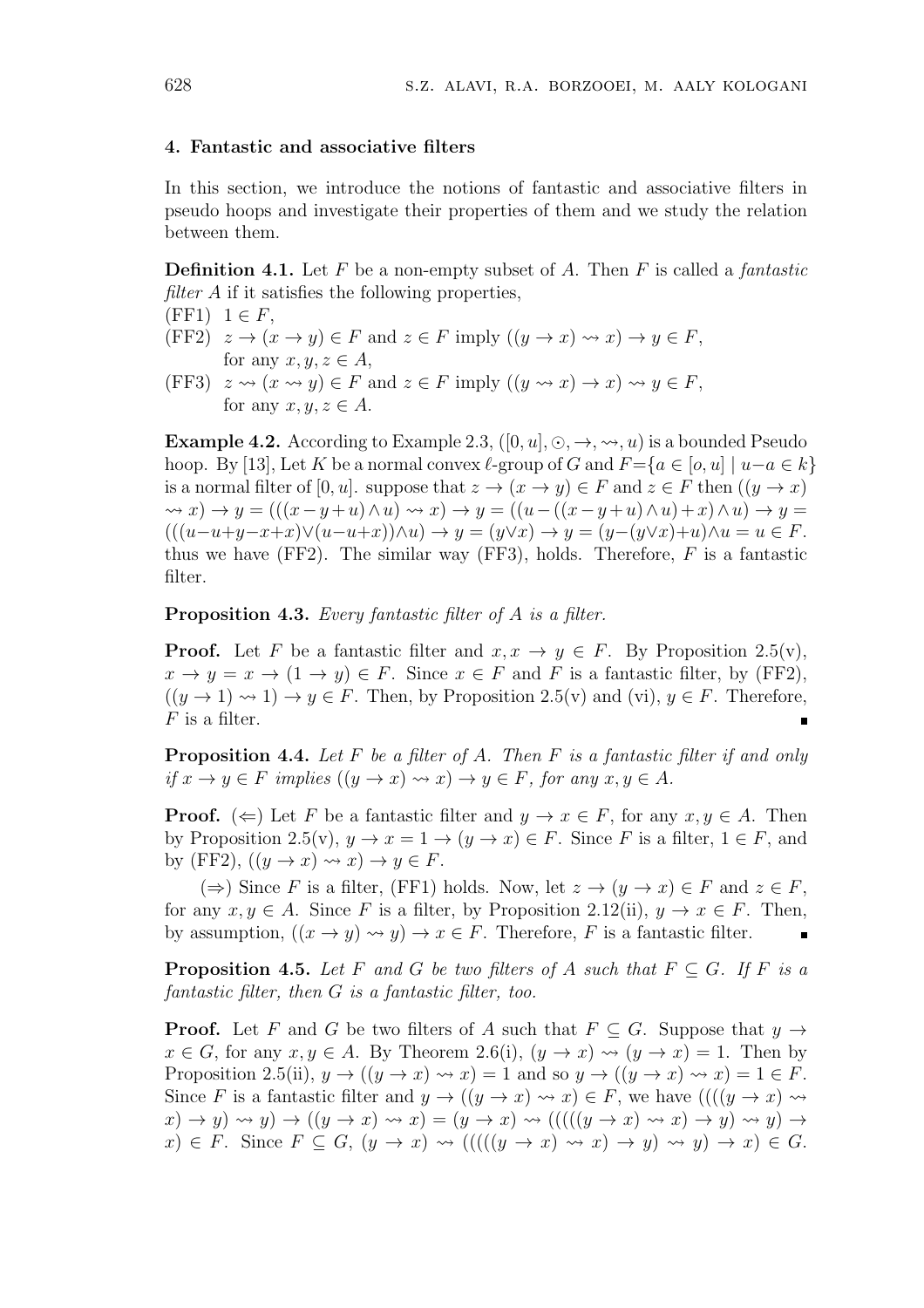Also, since  $y \to x \in G$ , by Proposition 2.12(ii),  $((( (y \to x) \rightsquigarrow x) \to y) \rightsquigarrow y)$  $\rightarrow$  *x*)  $\in$  *G*. Let  $\alpha$  = ((((( $y \rightarrow x$ )  $\rightarrow$  *x*)  $\rightarrow$  *y*)  $\rightarrow$  *y*)  $\rightarrow$  *x*). Now, by Proposition  $2.5(xii), (vi), (ii),$  and Theorem  $2.6(i)$ , we get

$$
\alpha \rightsquigarrow (((x \rightarrow y) \rightsquigarrow y) \rightarrow x) \ge ((x \rightarrow y) \rightsquigarrow y) \rightarrow (((y \rightarrow x) \rightsquigarrow x) \rightarrow y) \rightsquigarrow y)
$$
  
\n
$$
\ge ((y \rightarrow x) \rightsquigarrow x) \rightarrow y) \rightsquigarrow (x \rightarrow y)
$$
  
\n
$$
\ge x \rightarrow ((y \rightarrow x) \rightsquigarrow x)
$$
  
\n
$$
= (y \rightarrow x) \rightsquigarrow (x \rightarrow x)
$$
  
\n
$$
= 1
$$

By assumption, *G* is a filter, then  $1 \in G$  and by  $(F2)$ ,  $\alpha \rightsquigarrow ((x \rightarrow y) \rightsquigarrow y)$  $\rightarrow$  *x*)  $\in$  *G*. Since  $\alpha \in G$ , by Proposition 2.12(ii),  $((x \rightarrow y) \rightsquigarrow y) \rightarrow x \in G$ . Therefore, *G* is a fantastic filter.

**Theorem 4.6.** *Let A be bounded. If F is an implicative filter, then F is a fantastic filter.*

**Proof.** Let *F* be an implicative filter and  $y \rightsquigarrow x \in F$ . By Proposition 2.7,  $x^- \leq$  $x \to y$ . Then  $(x \to y) \leadsto y \leq x^- \leadsto y$  and so  $((x \to y) \leadsto y) \leadsto (x^- \leadsto y) = 1$ . By Proposition 3.3, *F* is a filter, and so  $((x \rightarrow y) \rightsquigarrow y) \rightsquigarrow (x^{-} \rightsquigarrow y) \in F$ , then by Theorem 2.6(iii),  $(x^- \odot ((x \rightarrow y) \rightsquigarrow y)) \rightsquigarrow y \in F$ . Also, by assumption, *y*  $\sim$  *x* ∈ *F*. Since *F* is an implicative filter, by Theorem 3.5(v),  $((x \rightsquigarrow y) \rightsquigarrow y)$   $\rightsquigarrow$  $x \in F$ . Therefore, *F* is a fantastic filter.

**Theorem 4.7.** *Let F be a fantastic and positive implicative filter of A. Then F is an implicative filter.*

**Proof.** Let *F* be a fantastic and positive implicative filter and  $(x \rightarrow y) \rightsquigarrow x \in F$ , for  $x, y \in A$ . Since *F* is a fantastic filter, by (FF2),  $((x \rightarrow (x \rightarrow y)) \rightsquigarrow (x \rightarrow$  $y$ ))  $\rightarrow$  *x*  $\in$  *F*. Then by Theorem 2.6(ii),  $((x^2 \rightarrow y) \rightsquigarrow (x \rightarrow y)) \rightarrow x \in$  *F*. By Proposition 2.5(ix),  $x \to x^2 \leq (x^2 \to y) \leadsto (x \to y)$ . Since *F* is a positive implicative filter, by Theorem 3.12(iii),  $x \to x^2 \in F$ , and so by (F2),  $(x^2 \to y) \rightsquigarrow$  $(x \to y) \in F$ . Since  $((x^2 \to y) \leadsto (x \to y)) \to x \in F$ , then by Proposition 2.12(ii),  $x \in F$ . Hence, by Theorem 3.5(ii), F is an implicative filter.

**Definition 4.8.** Let *F* be a non-empty subset of *A*. Then *F* is called an *associative filter* of *A* if, for any  $x, y, z \in A$ ;

 $(AF1)$  1 ∈ *F*,  $(AF2)$   $x \to (y \to z) \in F$ ,  $x \rightsquigarrow y \in F$  imply  $z \in F$ , (AF3)  $x \rightsquigarrow (y \rightsquigarrow z) \in F$ ,  $x \rightsquigarrow y \in F$  imply  $z \in F$ .

**Example 4.9.** Let  $A = \{0, a, b, c, d, 1\}$ . We define  $\odot$ ,  $\rightarrow$  and  $\rightsquigarrow$  on *A* as follows:

| $\odot$   0 a b c d 1 |  |                                                         |  |  | $\rightarrow \rightarrow \rightarrow 0$ a b c d 1 |  |  |  |
|-----------------------|--|---------------------------------------------------------|--|--|---------------------------------------------------|--|--|--|
|                       |  | $0 \t 0 \t 0 \t 0 \t 0 \t 0 \t 0$                       |  |  | 0 1 1 1 1 1 1 1                                   |  |  |  |
| $a \mid 0$ b a d b a  |  |                                                         |  |  | $a \mid d \mid 1 \text{ a c c l}$                 |  |  |  |
|                       |  | $b \begin{pmatrix} 0 & a & b & 0 & 0 & b \end{pmatrix}$ |  |  | b $ c  1 1 c c 1$                                 |  |  |  |
|                       |  | $c \begin{bmatrix} 0 & d & 0 & c & d & c \end{bmatrix}$ |  |  | c   b a b 1 a 1                                   |  |  |  |
|                       |  | $d \mid 0$ b 0 d 0 d                                    |  |  | $d$   a 1 a 1 1 1                                 |  |  |  |
|                       |  | $1 \vert 0$ a b c c 1                                   |  |  | $1 \t 0$ a b c d 1                                |  |  |  |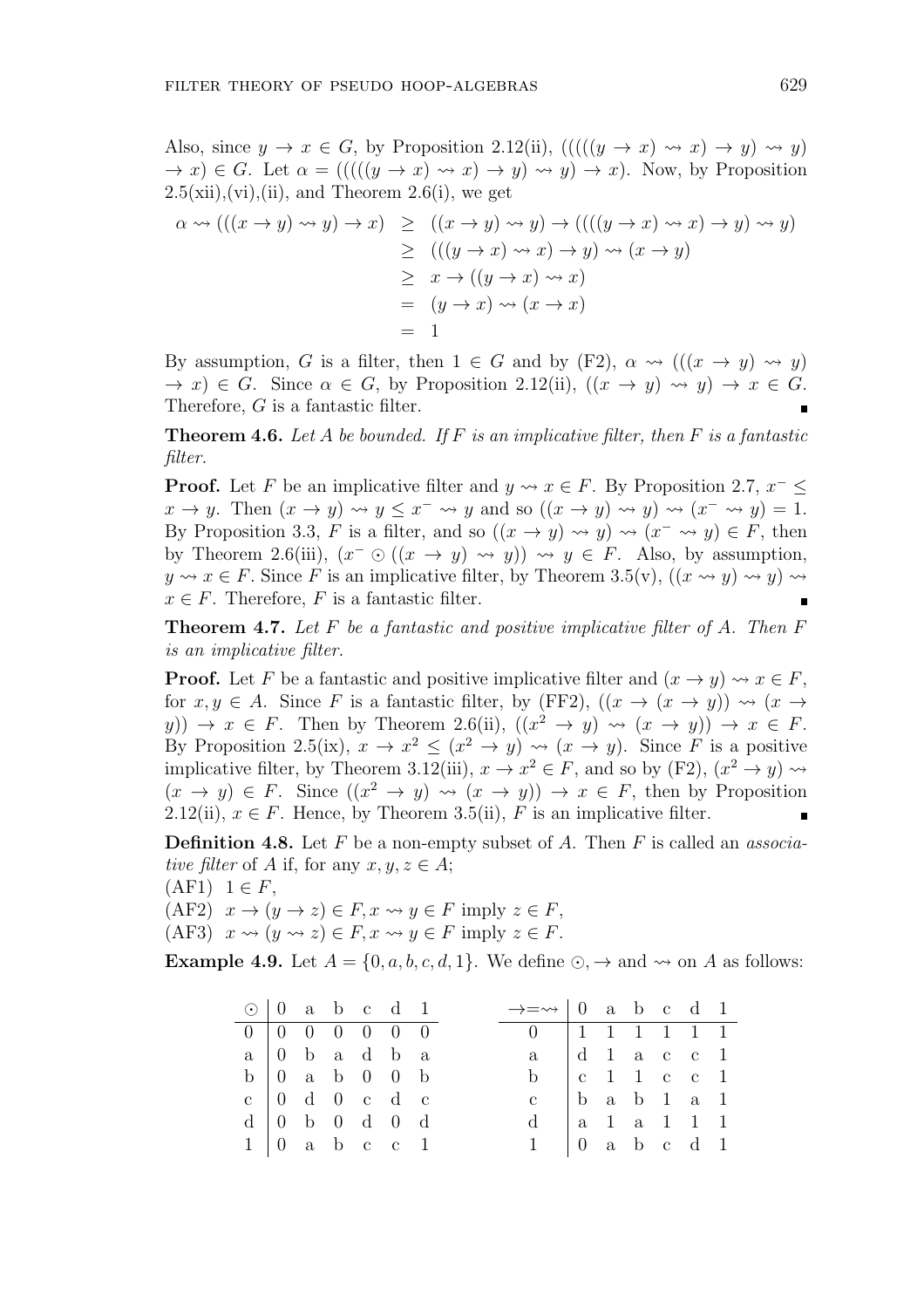$\blacksquare$ 

Then, *A* with these operations is a pseudo hoop. Let  $F = \{1, a, b\}$ . Then routine calculations show that *F* is an associative filter of *A*.

**Theorem 4.10.** *Let F be an associative filter of A. Then*

- (i) *F is a filter,*
- (ii) *F is an implicative filter,*
- (iii) *F is a positive implicative filter,*
- (iv) *F is a fantastic filter, if A is bounded.*

**Proof.** (i) Suppose that *F* is an associative filter and  $x, x \to y \in F$ , for  $x, y \in A$ . Then by Proposition 2.5(v),  $1 \rightarrow (x \rightarrow y) = x \rightarrow y \in F$  and  $1 \rightsquigarrow x = x \in F$ . Since *F* is an associative filter, we have  $y \in F$ . Therefore, *F* is a filter.

(ii) Let *F* be an associative filter and  $(x \to y) \leadsto x \in F$ . Then by Proposition 2.5(v),(iii),  $(x \rightarrow y) \rightsquigarrow (1 \rightsquigarrow x) \in F$  and  $(x \rightarrow y) \rightarrow 1 = 1 \in F$ . Since *F* is associative filter, by (AF3),  $x \in F$ . Therefore, *F* is an implicative filter.

(iii) Let *F* be an associative filter such that  $x \to (y \to z) \in F$  and  $x \leadsto y \in F$ . Then by  $(AF2)$ ,  $z \in F$ . Since *F* is a filter and by Proposition 2.5(iv),  $z \leq x \rightarrow z$ , and so  $x \to z \in F$ . Therefore, F is a Positive implicative filter.

(iv) By (ii) and 4.6, the proof is clear.

**Example 4.11.** (i) Let *G* be a Pseudo hoop similar as Example 2.3. We show that  $\{u\}$  is a filter of *G*[*u*].  $u \in \{u\}$  so (F1), holds. If  $x, y \in \{u\}$ , then  $x \odot y = u \odot u =$  $(u-u+u) \vee 0 = u \in \{u\}$ . This is clear that (F2), holds, and so  $\{u\}$  is a filter. Let  $x = z \neq u$  and  $y = u$ . We obtained,  $z \rightarrow (u \rightarrow z) = u \in \{u\}$ ,  $z \rightsquigarrow u = u \in \{u\}$ . Since  $\{u\}$  is an associative filter, by  $(AF2)$ ,  $z \in \{u\}$ , which is a contradiction. Therefore, *F* is not an associative filter.

(ii) Let *A* be a Pseudo hoop similar as Example 3.2. Then  $F = \{b, c, 1\}$ is an implicative filter but it is not an associative filter, because,  $a \rightarrow (b \rightarrow a)$  $= a \rightarrow a = 1 \in F$  and  $a \rightarrow b = b \in F$ , but  $a \notin F$ .

(iii) In Example 3.2,  $F = \{b, c, 1\}$ , is a positive implicative filter, but it is not an associative filter.

(iv) In Example 3.2,  $F = \{b, c, 1\}$ , is a fantastic filter, but it is not an associative filter.

**Proposition 4.12.** *Let A be bounded and F be an associative filter of A. Then*  $x^-, x^{\sim} \in F$ , for any  $x \in A$ .

**Proof.** Let *F* be an associative filter of *A*. By Proposition 2.5(iv),(v),  $(x \to 0) \to$  $(1 \rightarrow (x \rightarrow 0)) = 1 \in F$  and  $(x \rightarrow 0) \rightsquigarrow 1 = 1 \in F$ . Since *F* is an associative filter, by  $(AF2)$ ,  $x^- \in F$ . By similar way, we can see that  $x^{\sim} \in F$ .

**Theorem 4.13.** *Let A be bounded and F be an implicative filter of A. If one of following conditions holds, then F is an associative filter.*

- (i) *if*  $x^-$  *∞*  $x \in F$ *, for any*  $x \in A$ *.*
- (ii) *if*  $x^{\sim} \to x \in F$ *, for any*  $x \in A$ *.*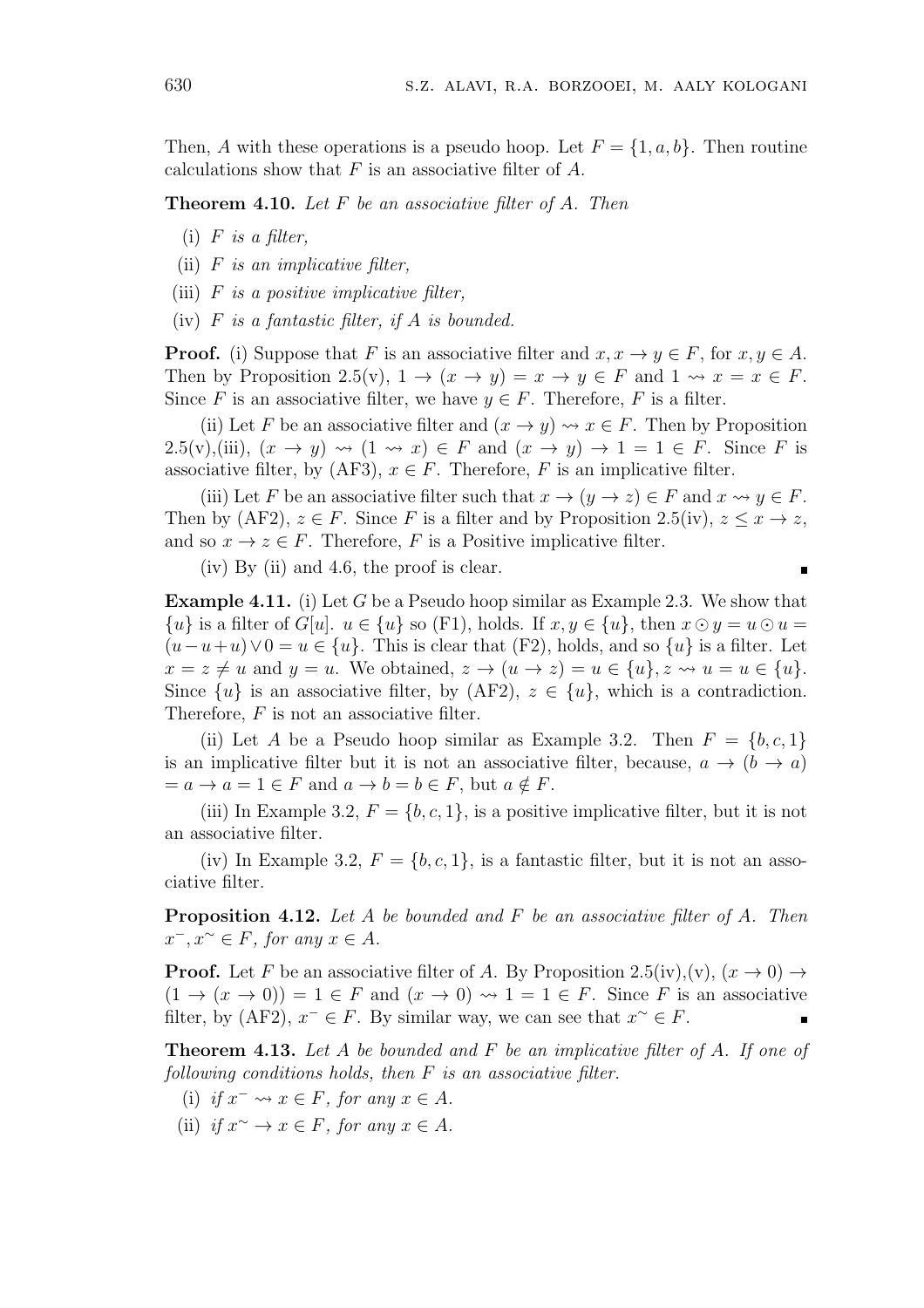**Proof.** (i) Let *F* be an implicative filter and  $x \to (y \to z) \in F$  and  $x \leadsto y \in F$ . Since *F* is an implicative filter, by Theorem 3.5(iv),  $(x^{-} \leadsto x) \leadsto x \in F$ , for any  $x \in A$ . Since  $x^- \leadsto x \in F$ , then by Proposition 2.12(iii),  $x \in F$ . Since  $x \to (y \to z) \in F$  and  $x \leadsto y \in F$ , we get  $y \to z \in F$ , and  $y \in F$ , then  $z \in F$ . Therefore, *F* is an associative filter.

(ii) The proof of (ii) is similar.

**Corollary 4.14.** *Let A is bounded. If F is a fantastic and positive implicative* filter of A and  $x^- \leadsto x \in F$  or  $x^{\sim} \rightarrow x \in F$ , for  $x \in A$ , then F is an associative *filter.*

**Proof.** By Theorems 4.7 and 4.13, the proof is clear.

**Theorem 4.15.** *Let A be bounded and F be an implicative filter of A. If one of following conditions holds, then F is an associative filter.*

- (i) *if x −∼ ∈ F, for any x ∈ A,*
- $(iii)$  *if*  $x^{\sim-}$  ∈ *F, for any*  $x \in A$ *.*

**Proof.** (i) Let *F* be an implicative filter and  $x^{-\sim} \in F$ , for any  $x \in A$ . Suppose that  $x \to (y \to z) \in F$  and  $x \leadsto y \in F$ . Since  $z^{-\sim} \in F$ , we have  $(z \to 0) \leadsto$  $0 \in F$ . So by Theorem 3.13,  $(0 \to z) \rightsquigarrow z \in F$ . Then by Proposition 2.5(i),(v),  $1 \rightsquigarrow z = z \in F$ . Therefore, (AF2) holds. The proof of (AF3), is similar.

(ii) Let *F* be an implicative filter and  $x \to (y \to z) \in F$  and  $x \leadsto y \in F$ . Since *F* is an implicative filter, by Corollary 3.6,  $x^{\sim-} \to x \in F$ . Since  $x^{\sim-} \in F$ , then by Proposition 2.12(ii),  $x \in F$ . Now, since  $x \to (y \to z) \in F$  and  $x \in F$ , we get  $y \to z$ . Since  $y \to z \in F$  and  $y \in F$ , by Proposition 2.12(ii),  $z \in F$ . Therefore, (AF2) holds. By similar way (AF3), holds.

**Proposition 4.16.** *Let A be bounded and F and G be two filters A such that*  $F \subseteq G$  and  $x^- \leadsto x \in F$ , for any  $x \in A$ . If  $F$  is an associative filter, then  $G$  is *an associative filter, too.*

**Proof.** By Proposition 3.7 and Theorems 4.10 and 4.13 the proof is clear.

# **5. Conclusions and future works**

The aim of this paper is to introduce the notions of (positive)implicative, fantastic and associative filters in Pseudo hoops and to investigate their properties. Several characterizations of these filters are derived but in this paper we try to investigate the relation between them. I want to examine quotient algebra associated with the filters in the future.

# **References**

[1] Borzooei, R.A., Khosravi Shoar, S., Ameri, R., *Some types of filters in MTL-algebras*, Fuzzy Sets and Systems, 187 (2012), 92-102.